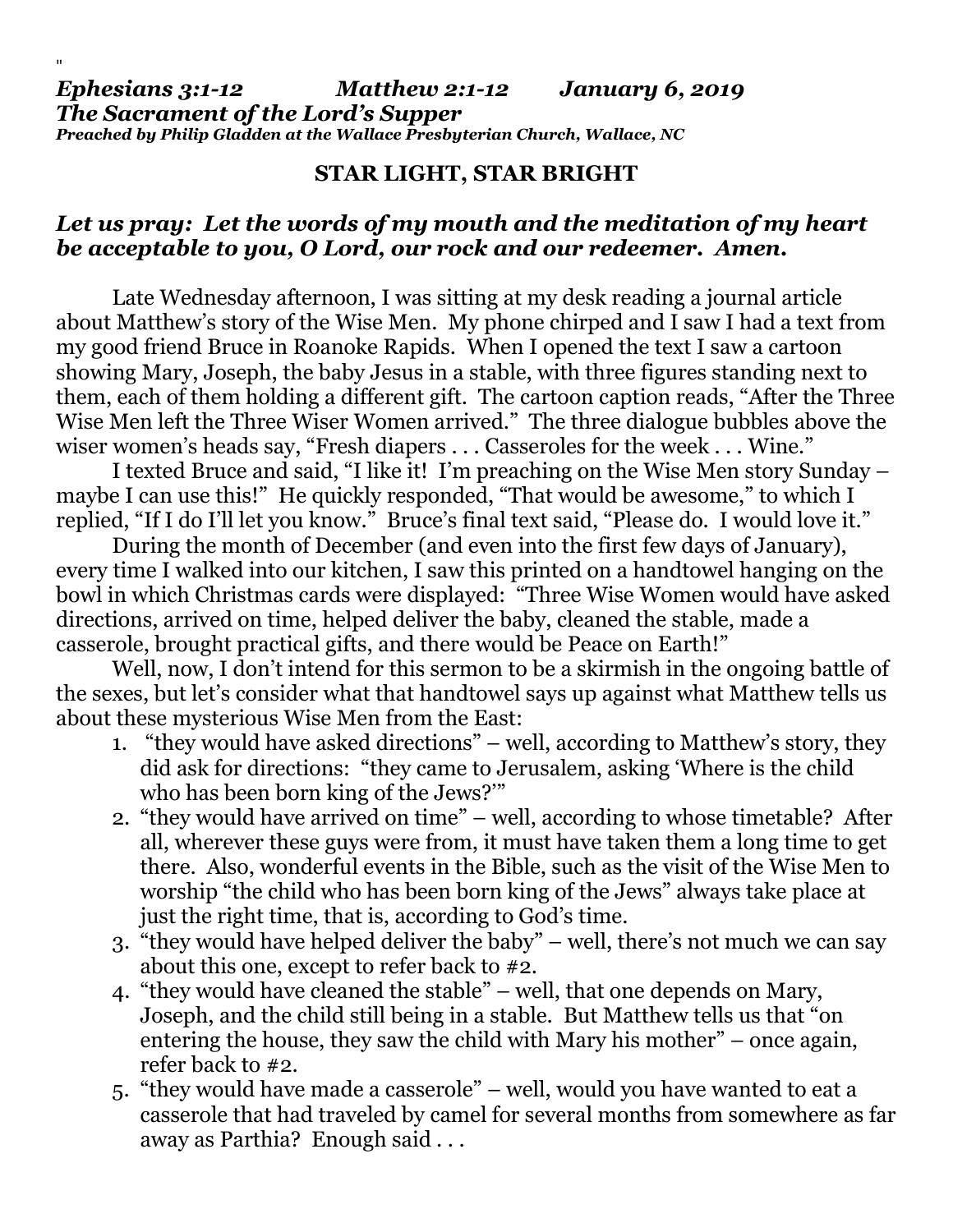- 6. "they would have brought practical gifts" well, maybe they didn't bring clean diapers and casseroles for the week and wine, and maybe the gifts they brought don't seem very practical, but let's think about the gifts they *did* bring and what those gifts tell us about exactly who this child is who is born king of the Jews:
	- gold a gift fit for a king

 $^{\rm{II}}$ 

- frankincense a fragrant resin used in sacrifices to God
- myrrh a resin used for anointing and embalming

So, Matthew may be telling us a lot about who this child is, not just for the purposes of his story, but for our own lives and faith some 2,000 years later. When we bought our new hymnals, *Glory to God*, for our worship, Karla gave me a wonderful gift in the *Glory to God: A Companion*. The opening sentences in the preface explain, "This Companion to *Glory to God* is intended to help worship leaders, especially clergy and musicians (as well as interested members of the congregation), to become better informed about what they sing. In particular, this information is offered here with the hope that it will enlarge the choice and enhance the use of what is sung, so that a congregation will have the fullest repertoire and will employ those hymns and songs in a way that engages people on multiple levels."

The notes on Hymn #151, "We Three Kings of Orient Are," are most interesting. Our portrayal of "three" kings in Christmas pageants and Christmas cards is largely based on this mid-19th century hymn. Over time, these "wise men" (notice that Matthew doesn't tell us how many there were) were named, identified as kings, and given their own set of traditions and genre of musical plays.

Through the years, in various settings including worship, three male singers would sing the first and fifth verses, while a different soloist would sing verses 2, 3, 4 respectively. The congregation would join in the chorus, "O star of wonder, star of night, star with royal beauty bright. Westward leading, still proceeding, guide us to thy perfect light."

The three middle verses describe the significance (if not the practicality) of the gifts the Wise Men brought the child:

- Born a king on Bethlehem's plain, gold I bring to crown him again, King forever, ceasing never, over us all to reign.
- Frankincense to offer have I; incense owns a deity nigh; prayer and praising gladly raising, worshiping God Most High.
- Myrrh is mine; its bitter perfume breathes a life of gathering gloom; sorrowing, sighing, bleeding, dying, sealed in the stone-cold tomb.

The *Companion* comments, "Unlike the hymns and carols that narrate the accomplishment of events associated with the birth of Christ, this mini-opera set in the present tense provides a glimpse of three people on a still-unfulfilled spiritual quest. They are not searching for a child so much as for what that child will become, a Savior whom they acknowledge as royal, divine, and dying."<sup>2</sup>

7. That brings us back to the final observation on that kitchen handtowel – "there would be Peace on Earth!" Oh, that it were so, and that Peace on Earth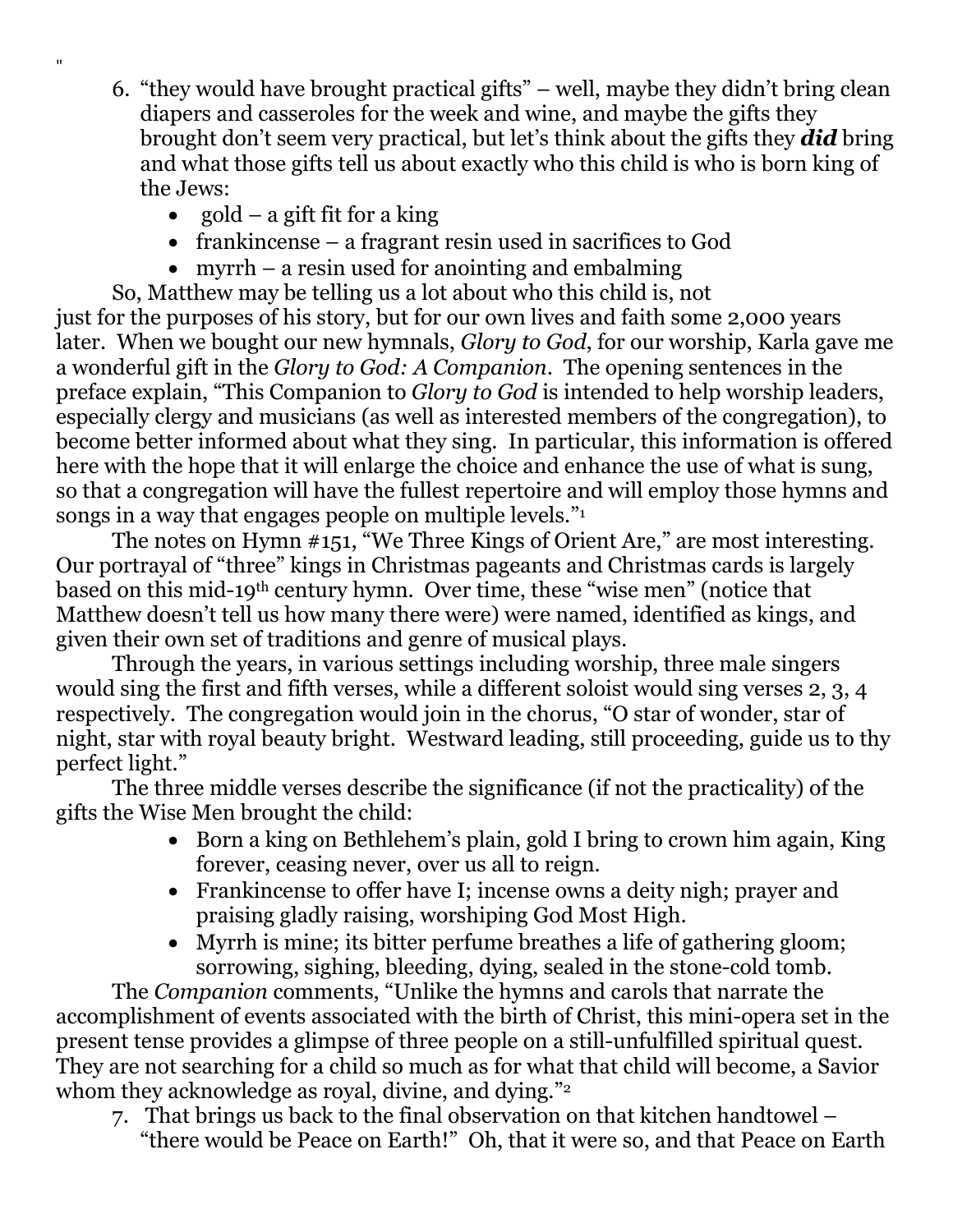was a done deal – whether back then when the Wise Men arrived at the house and found the child with his mother Mary or today 2,000 years later. But the apparent absence of Peace on Earth – both then and now – doesn't negate the universal significance of Jesus' birth and the promise of Peace on Earth. Today's sermon title is taken from the childhood nursery rhyme:

> *Star light, star bright, First star I see tonight, I wish I may, I wish I might, Have this wish I wish tonight.*

"

There wasn't much background information to be found about this little verse – the author is anonymous; the superstition of hoping for wishes granted when seeing a shooting or falling star may date back to the ancient world; wishing on the first star seen may also predate this rhyme, which first began to be recorded in late nineteenthcentury America.<sup>3</sup>

Many people have tried to "prove" the Bethlehem star light, star bright by searching for astronomical phenomena occurring during the first century. Some people think they have conclusively proven the fact of the Bethlehem star. Others find no scientific basis for the Bethlehem star. But what if that wasn't Matthew's intention in telling the story? Maybe Matthew's meaning is contained in that anonymous nursery rhyme – "Star light, star bright, first star I see tonight. Wish I may, wish I might, have this wish I wish tonight."

What do you imagine the wise men wished for as they followed the star in the East? They might have wished for the very same thing we wish for still today – peace on earth, goodwill to all people. And, Matthew tells us, their wish wasn't just grasping at straws. "When they saw that the star had stopped, they were overwhelmed . . . they knelt down and paid him homage." (Matthew 2:10-11)

The wishes and hopes and worship and gift-giving of the Wise Men on Bethlehem's plain bear witness for our own response to the child who is born king of the Jews. Today is called Epiphany Sunday, the traditional day of celebrating the arrival of the Wise Men. Some traditions call today Three Kings Day. You might know today as the 12th day of Christmas. Whatever you call this day, as the margin note next to our Opening Sentences says, "On Epiphany Sunday, we celebrate the revelation of God's promise and purpose to the nations of the world, as the magi came from the East to worship the Christ child, and God's covenant of grace is extended to all who believe the good news of Christ Jesus." That sounds a lot like the wish and hope for Peace on Earth that God brings in Jesus Christ. As Ephesians 3 says, "In former generations this mystery was not made known to humankind, as it has now been revealed to his holy apostles and prophets by the Holy Spirit; that is, the Gentiles have become fellow heirs, members of the same body, and sharers in the promise in Christ Jesus through the gospel." Just a few verses earlier, in chapter 2, we read about God's peace in Jesus Christ: "For he is our peace; in his flesh he has made both groups (that is, Jew and Gentile) into one and has broken down the dividing wall, that is, the hostility between us. . . that he might create in himself one new humanity in place of the two, thus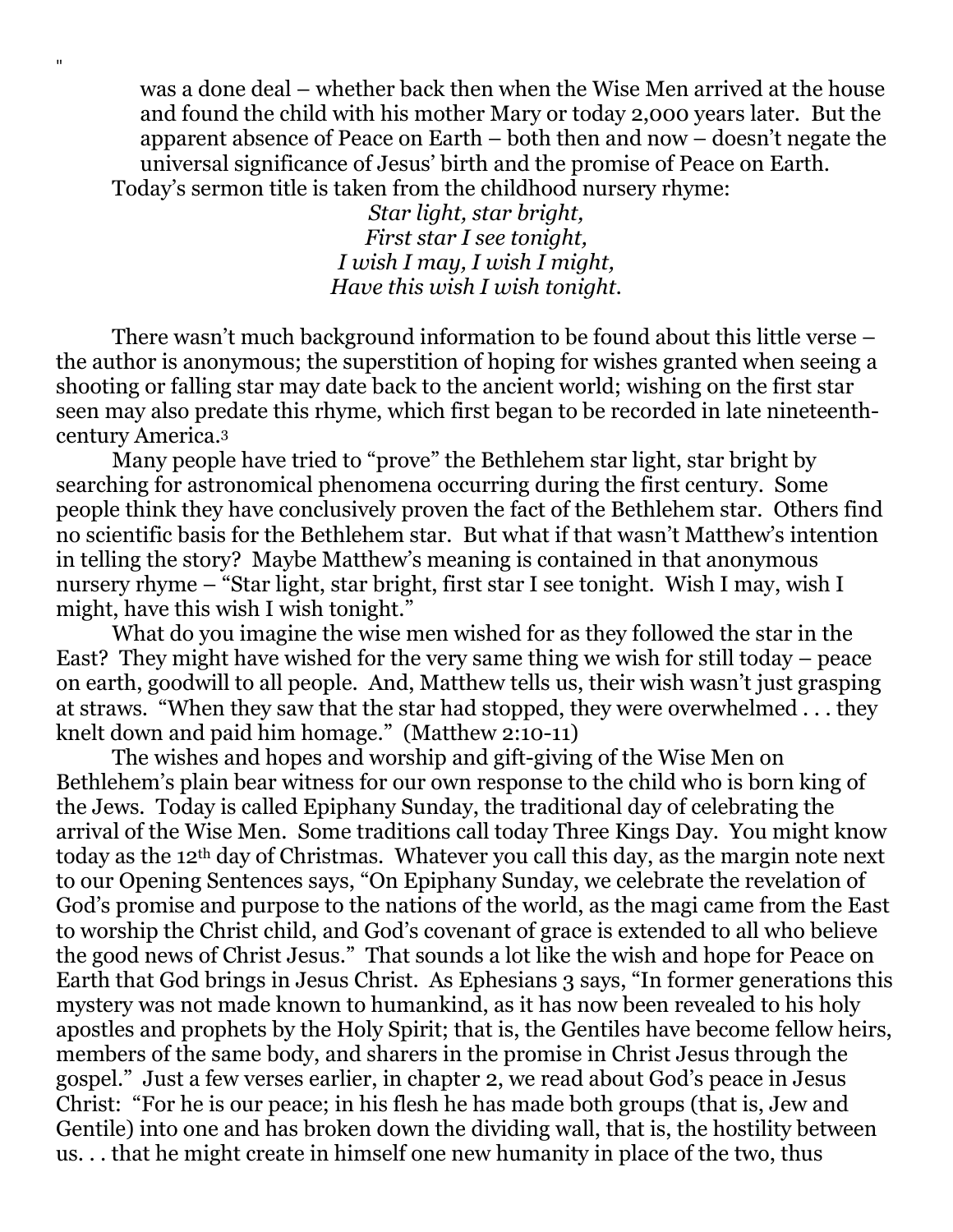making peace, and might reconcile both groups to God in one body through the cross. . . So he came and proclaimed peace to you who were far off and peace to those who were near." (Ephesians 2:14-17)

"

At first glance, there isn't much Peace on Earth in Matthew's story about the Wise Men visiting the child and his mother. The political and religious powers-that-be, especially King Herod, were frightened by the news, ignorant of the prophecies, and calculating in their plans to get rid of the child. The full story tells of a middle of the night escape for their lives and a cold-blooded massacre in a vain attempt to defeat God's Peace on Earth. So, there's not much "meek and mild" in this whole story. And that's exactly why the star light, star bright in Bethlehem so many years ago is still so very much needed today – when the powers-that-be still fear the good news and rulers calculate how best to deny Peace on Earth and children still suffer.

Into this dark world God sent the Light of the world, and that Light of the world still shines and guides us toward God's Peace on Earth. Here is what a couple of commentators have to say about the meaning of the Wise Men and the star for you and me:

*We begin Epiphany season learning about the Magi's declaration of Jesus as a divine person and a King. The story teaches us that Jesus is our King and we should put him first in our life. The Magi could collude with King Herod, but for them Jesus Christ is greater and more powerful than Herod. They endured a long journey from Persia to Bethlehem to meet Jesus, the King. They risked their lives for the sake of Jesus. They rejoiced when they met him. Matthew tells us that they paid Jesus homage, not Herod. Are we willing to put Jesus first in our lives? This is a personal question that requires a thoughtful response.<sup>4</sup>*

*The manifestation of God to the gentile nations represented by these Magi is something to celebrate, as is the human exploration of God's creation. But the fact that the story of following a sign in the heavens also leads to the powers and principalities, to racism and murder, should not be too surprising. As the hymn "We Three Kings" reminds us, Jesus will receive not only the gold of royalty and the frankincense of deity but also the "bitter perfume" of the myrrh. Alleluias will "sound through the earth and skies" for the babe who will be all three – not just king of the cosmos, not just God of the universe, but also the sacrifice that a broken, sinful humanity desperately needs.<sup>5</sup>*

Thank God that God's peace in Jesus Christ is not just wishful thinking!

*Let us pray: Heavenly Father, you revealed your Son to the nations by the guidance of a star. Lead us to your glory in heaven by the light of faith. We ask this through our Lord Jesus Christ, your Son, who lives and reigns with you and the Holy Spirit, one God, for ever and ever. Amen.*